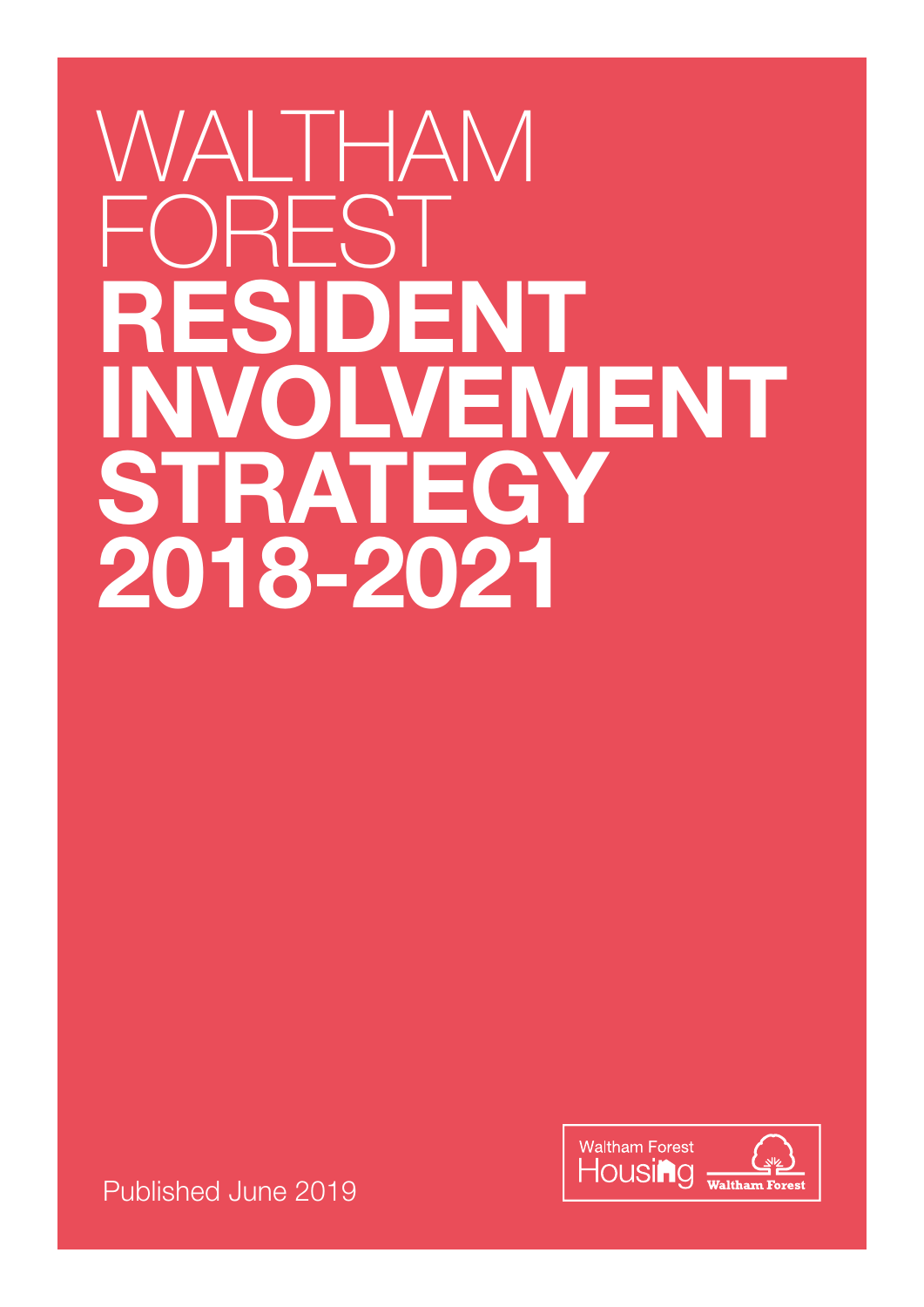Our resident involvement strategy aims to provide a variety of ways for residents to tell us about the issues that are most important, so that we can respond to these in the development of our services. We believe working actively and collaboratively with residents is the best way to achieve this. "

#### As the Cabinet portfolio holder for Housing, my ambition is to put the needs and aspirations of residents' at the centre of how we design and deliver housing services in Waltham Forest.



# FOREWORD BY **LOUISE MITCHELL CABINET** MEMBER FOR HOUSING

Waltham Forest Housing manages around 12,000 properties, 10,000 of which are tenanted and 2,000 council leaseholder homes and continually improving the services we provide to our resident's is a key priority. We value the input of all our residents, whether tenants, homeowners or other household members living in council homes. Throughout this document when we refer to residents,

we include all of these groups.

We place great importance in providing good quality homes and a positive environment for all our residents to live in. We also realise the wider impact that our services can have within the community affecting life experiences. It is therefore essential that we are aware of the changing needs and aspirations residents have for their homes and communities. For this reason, we are committed to involving our residents in decisions made about our housing and the services we provide.

Our resident involvement strategy aims to provide a variety of ways for residents to tell us about the issues that are most important, so that we can respond to these in the development of our services. We believe working actively and collaboratively with residents is the best way to achieve this. Our approach seeks to develop opportunities to maximise resident involvement from across all our residents, reflecting the diversity of our communities and the differing needs of our residents, in ways that are convenient and easy to access.

I would like to take this opportunity to thank the Strategic Tenants and Residents (STAR) Panel, residents involved in the Housing forums, and other groups who have worked with us so far, as well as all our residents who have helped shape the strategy and put it together. I am committed to making this strategy a success with a focus on making our services better for everyone. I look forward to working in partnership with residents in delivering on our commitments.

**Cllr Louise Mitchell**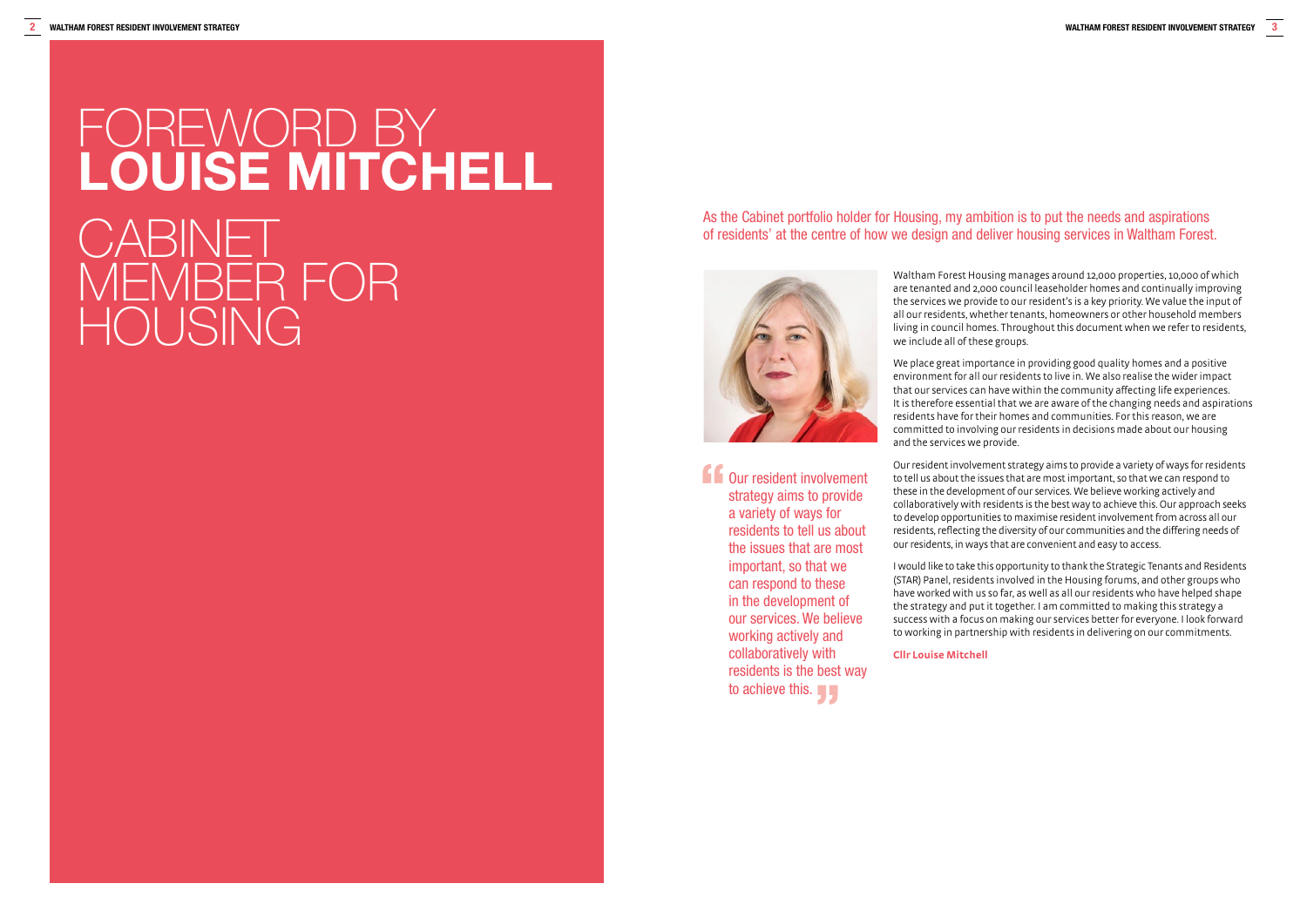# TRODUCTION The Council's ambition for the borough is to create strong and sustainable communities where<br>people support themselves and each other.

### people support themselves and each other.

This requires a fundamental transformation of the way we work, in our relationship with residents and businesses, in how we connect communities and people together, in how we harness new technology for the greater good and how we make the most of the borough's amazing strengths.



Waltham Forest Housing is a central part of this ambition and will play a key role in contributing and delivering on all aspects of the Creating Futures programme. The WFH Resident Involvement Strategy has a particular focus on the practical implementation of the New Relationships Principle of the Creating Future Programme.

The Council has adopted three priorities following our biggest ever consultation with residents.

#### **These are:**

- Keep Waltham Forest clean and safe
- Work to ensure everyone has a decent roof over their head
- Improve our residents' life chances.

To support the delivery of these ambitions and priorities in the context of a rapidly changing local, regional and national context the Council has set out a new way of working – Creating Futures, underpinned by five driving principles: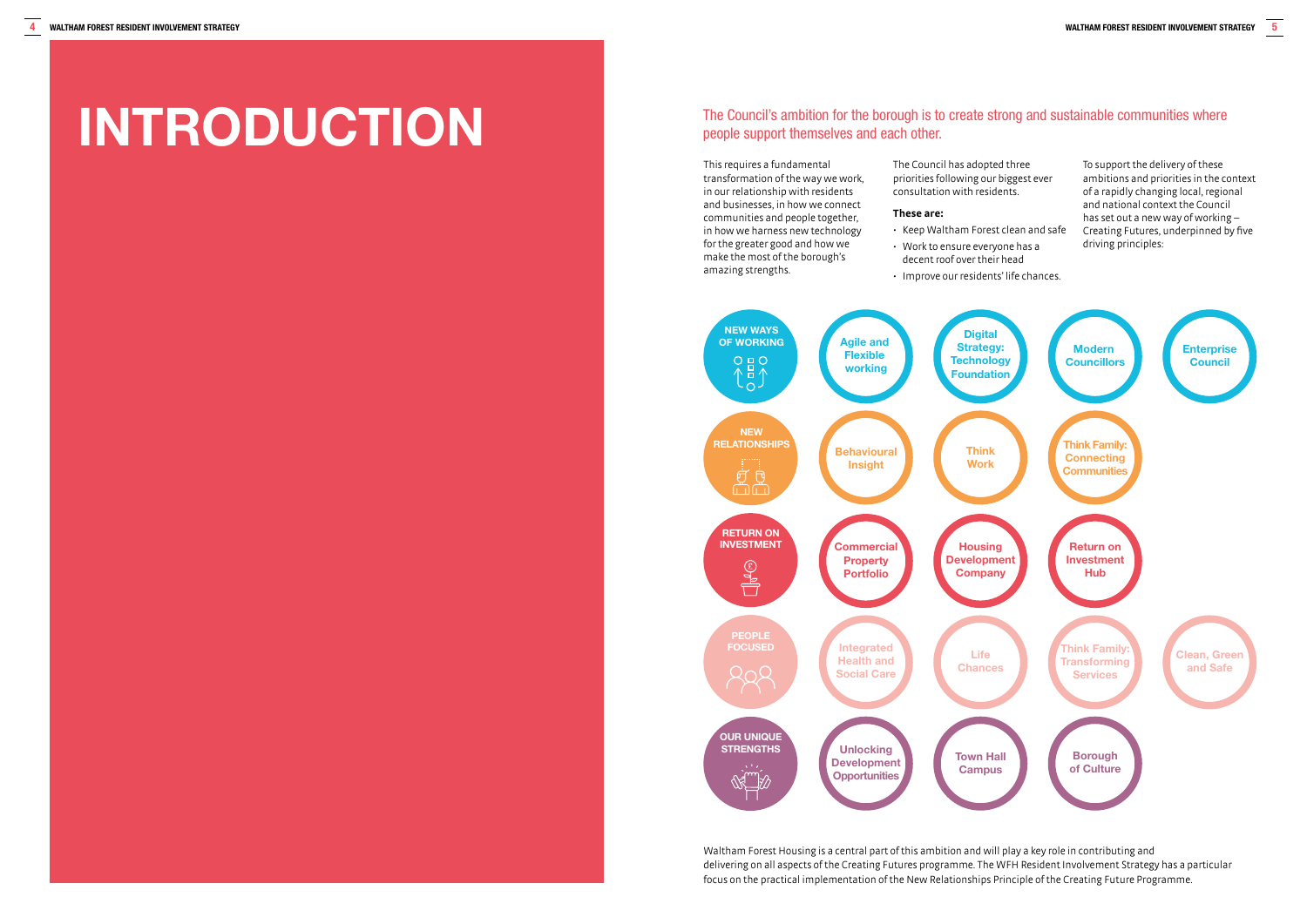# **NEW** RELATIONSHIPS

## **THINK** FAMILY

**Creating Futures will create a new relationship with our residents; changing the way we work with one another, empowering residents and connecting communities.** 

We will commit to ensuring residents are more engaged and involved in the decision making of the Council, recognising that they are often better placed to decide how services are shaped or deliver them directly themselves.

By empowering residents, we aim to encourage greater citizen participation encouraging residents to support community activism; volunteer or set up a social enterprise. We will provide residents with the tools to support and help one another. This strategy is the start of how Waltham Forest Housing will build and support this New Relationship with its tenants, leaseholders and customers.

By collaborating even further with our partners, we aim to eradicate health and social inequalities in the borough and provide better value for money for council tax payers by reducing duplication. We are much stronger and more able to tackle issues such as gang crime, mental health, homelessness and radicalisation if we work together, utilising all the assets of the community.

Our Resident Involvement Strategy is framed within the context of our Think Family approach. This is about ensuring that the residents of Waltham Forest are safe, well, independent and resilient. Our engagement approach will help *empower individuals, families and communities.*

Waltham Forest Housing has the stated mission to:*'Provide, manage and facilitate the best possible housing and housing services in Waltham Forest which meets the needs of residents in the borough'*



- Enabling people to better manage the difficulties they face by **helping them to learn new skills**
- **Connecting people to their families, friends and communities**  so they can turn to sources of support within the community when they need extra help

# **OUR** PURPOSE

#### **Our vision is that:**

- All residents in the borough are living in good quality and well managed homes
- There are a range of homes in the borough which meet the needs of different groups in terms of tenure, type and affordability
- Residents are resilient and have the capacity to pay for and sustain their homes
- Our staff and services are well respected and viewed as professional and innovative by all of our stakeholders
- Value for money is at the heart of all that we do.

Waltham Forest Housing recognises the critical role residents play in ensuring that we deliver effective, efficient and accessible services to all our residents. Resident involvement is central to achieving outcomes which ensure our communities thrive.

This strategy will enhance our approach to both formal and informal involvement and ensure we make informed decisions through meaningful involvement and consultation. It will provide opportunities for staff and residents to work together in partnership to deliver services which compare with the very best.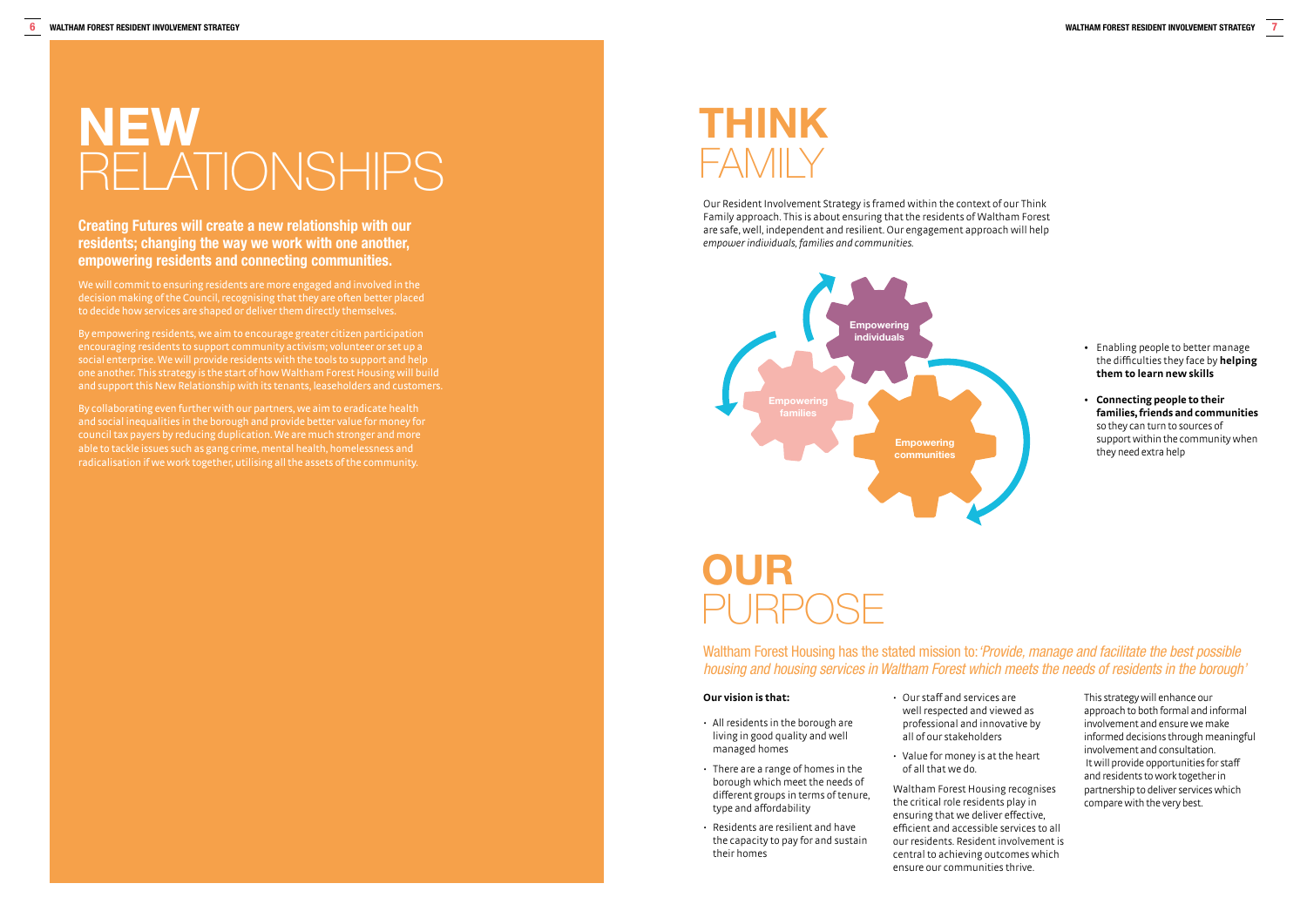# **WHAT DO WE MEAN**  BY RESIDENT INVOLVEMENT?

#### **In terms of Resident Involvement, we mean:**

- How we find out what residents and communities want and need.
- The ways that residents can get involved if they want to.
- The ways in which we support and empower residents to influence and improve our services.

### **WHAT HAVE RESIDENTS**  OID US ARC ION  $I$

- 93% want more of a say in the work that we do
- The top three areas in which residents would like to have a say about are:
- How homes & neighbourhoods are repaired and maintained 79%
- Future plans 74%
- How homes and neighbourhoods are managed 68%
- The same three areas came top in terms of those in which residents would like to have more active involvement with, though slightly lower figures at 73%, 66% and 62%
- 76% would like to be involved through the comfort of their own home (i.e. phone, text and postal questionnaires), 60% through the 'virtual world' (website, email and social media), 53% would like involvement in their neighbourhood (local meetings and events) and 28% would be prepared to go further afield for borough-wide meetings and events
- 60% want to get involved in either improving their local area or things for all Waltham Forest Housing residents, and 19% would get involved if we can find a way that doesn't mean lots of meetings
- 82% can spare anything from 15 minutes to a couple of hours and 19% would give 'whatever time it takes to get the job done'

# **HOW WE PLAN TO DELIVER**  EXCELLENT INVOLVEMENT

### **1. Demonstrate the outcomes and value for money of involvement**

Putting residents at the heart of all that we do, we will support and empower residents to play a lead role in checking how we perform, challenging us to improve, and holding us to account if we fail to do so.

#### **To do this, we will:**

- Develop a clear method for capturing outcomes from and impact of all our involvement activities, enabling us to demonstrate the value of involvement
- Develop clear routes for feedback on actions and identify what difference has been made as a result of involvement
- Assess the impact of all our involvement activities in collaboration with residents and report back on the difference involvement has made
- Provide opportunities for residents to assess the overall value for money of services through residentled scrutiny
- Achieve accreditations or be working towards them for excellence resident involvement and resident-led scrutiny

### **3. Increase involvement and use of resident intelligence to drive service improvements**

We know that some residents don't get involved because they don't believe that we will listen and act on what they tell us. We will aim to develop a 'you said, we did' approach that will help residents and staff to see where feedback has made a difference to the way we do things.

#### **To do this, we will:**

- Develop our approach to collection of information we have about our residents
- Understand and respond to the diverse needs of residents
- Make our involvement opportunities more accessible to our diverse residents and communities ensuring that residents can have a say without having to travel miles or commit lots of time
- Develop the role and importance of resident involvement and engagement across all housing services

### **2. Provide a wide range of involvement opportunities which give residents influence over local and strategic decision-making**

We know that resident involvement is most successful when it is planned around the lives and interests of residents. We will ensure that there are ways for residents to influence the things that matter to them.

#### **To do this, we will:**

• Continue to involve residents in setting

- Implement our involvement structure which supports wider involvement and promotes opportunities for residents to challenge and scrutinise our services
- standards, performance indicators and targets and reporting on both good and bad performance
- Support the performance monitoring role of residents by providing them with accurate performance data so that they can effectively review services and challenge poor performance
- Support TRAs to widen the communication channels they use within the community
- Enable and support residents to develop local involvement opportunities to meet local community needs

#### **By working together, residents and staff can:**

- Create an environment where residents can shape our services. We want to be truly resident-led.
- Develop meaningful involvement opportunities which produce useful feedback that we can act on.
- Make sure our approach to involvement leads to improvement and positive change for residents, communities and Waltham Forest Housing.

Throughout the summer of 2017, residents took part in a consultation, the results of which have been used to develop our approach to resident involvement. Residents told us that: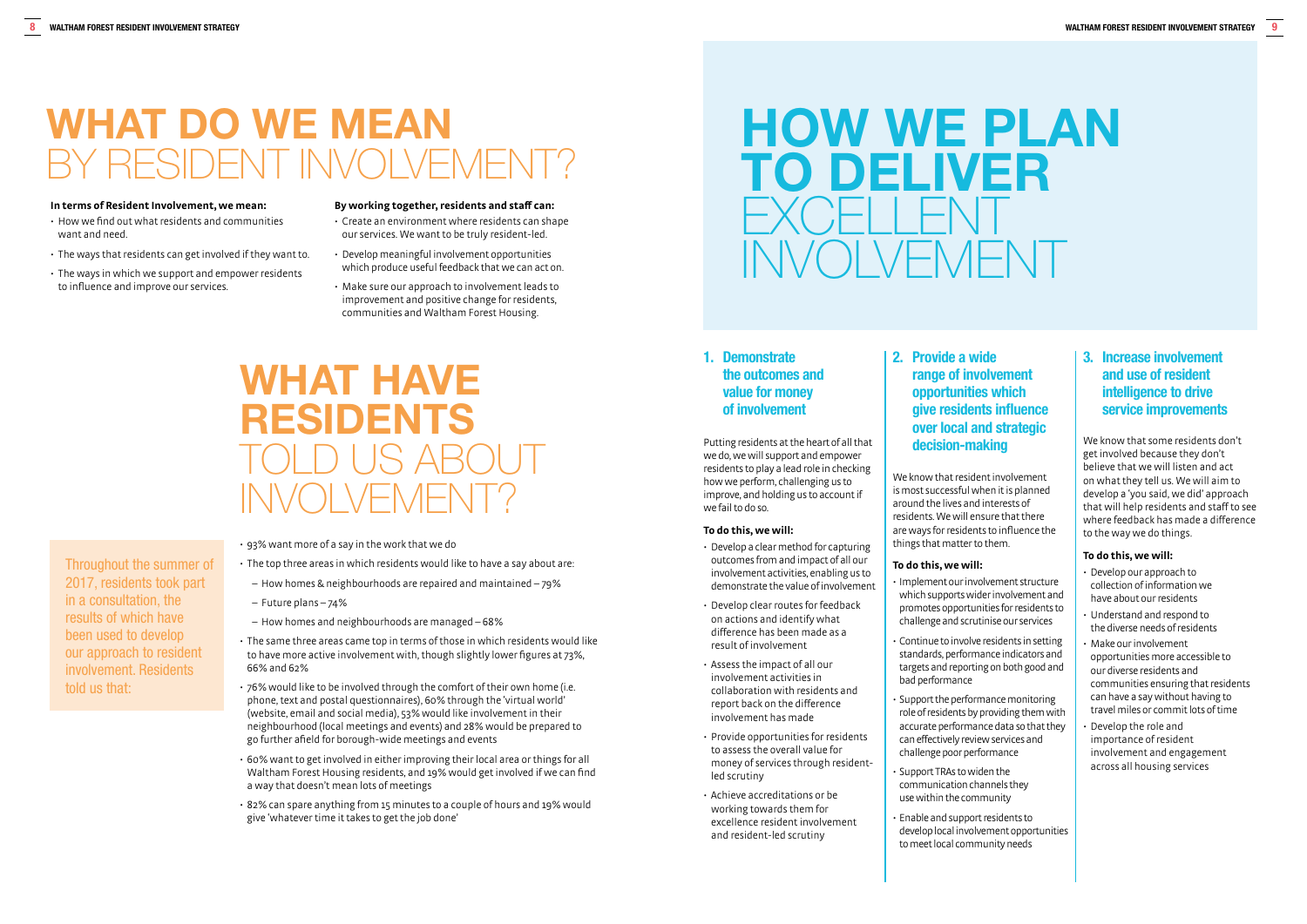# **HOW WE PLAN TO DELIVER**  EXCELLENT INVOLVEMENT

### **4. Make better use of technology for involvement**

We know that residents have busy lives and we want to make use of modern technology to make it as easy as possible for residents to contribute.

#### **To do this, we will:**

- Develop the use of modern technology to give as many residents as possible the chance to share and express their views, contributing to shaping and improving services
- Expand our database of involved residents to support consultation and involvement activities
- Explore the potential for improving how we promote, measure and report the impact of involvement through the use of specialist software

#### **5. Provide training, capacity building and other support for both residents and staff**

We want to work with residents and staff to create the very best opportunities for residents to truly influence the decisions which impact on their lives.

#### **To do this, we will:**

- Ensure that staff are aware of the role of involvement, are skilled in delivering effective involvement and supported to achieve clear performance targets
- Offer training, learning and support to all residents to develop the skills and confidence to be effective in their involvement

| <b>INVOLVEMENT TYPE</b>                                     | <b>FORMAL</b>                                                                                                                                                                                                                                                                                                                                                                         | <b>INFORMAL</b>                                                                                                                                                                                    |
|-------------------------------------------------------------|---------------------------------------------------------------------------------------------------------------------------------------------------------------------------------------------------------------------------------------------------------------------------------------------------------------------------------------------------------------------------------------|----------------------------------------------------------------------------------------------------------------------------------------------------------------------------------------------------|
| <b>LOCAL</b><br><b>NEIGHBOURHOOD</b>                        | <b>Tenants &amp; Residents Associations</b><br><b>Tenant Management</b><br><b>Organisations (TMO's)</b><br><b>Housing Forum</b>                                                                                                                                                                                                                                                       | <b>Estate Inspectors</b><br><b>Estate Champions</b><br>Surveys/Questionnaires<br><b>Focus groups</b><br>Social media<br><b>Estate Community Fun/Action Days</b>                                    |
| <b>STRATEGIC/</b><br><b>BOROUGH-WIDE</b>                    | <b>Strategic Tenants &amp; Residents Panel</b><br>(STAR)<br><b>Residents' Complaints Panel (RCP)</b><br><b>Resident Scrutiny Team</b><br><b>Procurement Advisers</b>                                                                                                                                                                                                                  | <b>Armchair advisers</b><br><b>Focus groups</b><br><b>Surveys/Questionnaires</b><br><b>Mystery shopping</b><br><b>Chat Café</b><br>Go VIRAL (Virtual involvement of<br>residents and leaseholders) |
| <b>SPECIALIST</b><br><b>INTEREST</b>                        | <b>Service Improvement Groups</b><br>Leaseholder Forum<br><b>Disability Forum</b>                                                                                                                                                                                                                                                                                                     | <b>Young voices</b><br><b>Annual Residents Day</b>                                                                                                                                                 |
| <b>TRAINING</b><br><b>&amp; CAPACITY</b><br><b>BUILDING</b> | A training skills and needs assessment will<br>be undertaken with all residents involved<br>in formal opportunities and a programme<br>developed to meet their individual and<br>group learning needs. The programme<br>will include in-house delivery, regional<br>and national conferences and events.<br>Sponsorship for accredited learning<br>programmes may also be considered. |                                                                                                                                                                                                    |

**LOW TIME COMMITMENT** typically no more than 15mins – 2 hours on an ad-hoc basis

**MEDIUM TIME COMMITMENT** typically 2 hours per month



**HIGH TIME COMMITMENT**

typically 2-4 hours per month with additional time required during busy times

> As a general rule, the scope of influence will increase in line with the time commitment, meaning that those methods which require the greatest time commitment from residents will be afforded the greatest level of influence.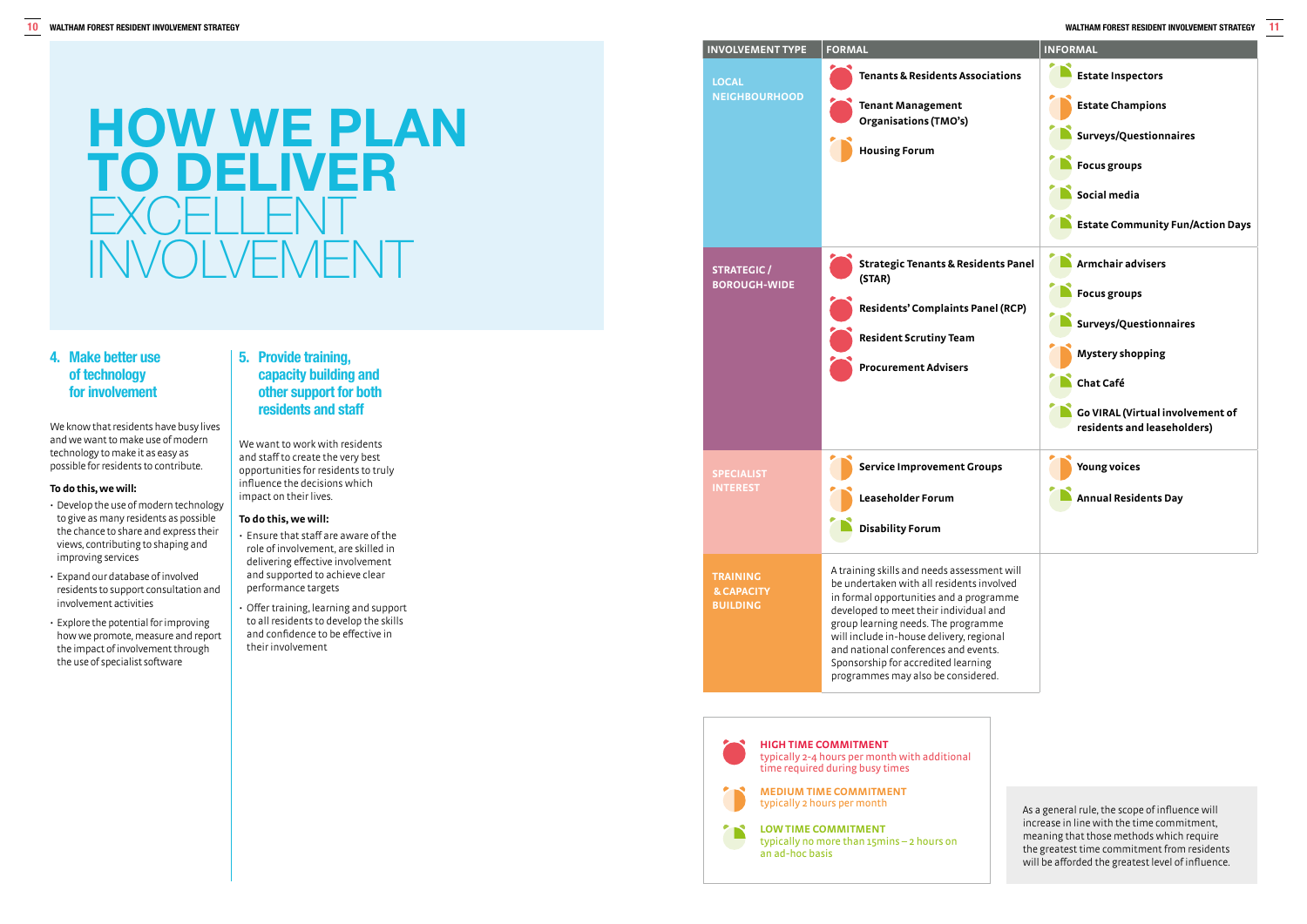#### **TENANTS, RESIDENTS & LEASEHOLDER ASSOCIATIONS (TRLAS)**

TRLAs are a great way for you to get together with your neighbours to talk about your local area. TRLAs can be informal or more structured and we can help with anything from group set-up to providing grants for running costs and activities for recognised groups. We'll also attend meetings when you let us know you want us to.

#### **TENANT MANAGEMENT ORGANISATIONS (TMO'S)**

TMO's are groups set up by local residents to self-manage services, which could include the maintenance, cleaning, rent collections and other housing management services for their estate.

#### **HOUSING FORUM**

Housing Forums are held in the North and South areas of the borough to update residents on housing initiatives and neighbourhood specific issues as well as secure feedback on existing services or ideas for improvements, with a view to maintaining and improving the area for the benefit of all.

The forums provide local accountability as well as an opportunity to raise individual concerns or questions.

#### **ESTATE INSPECTORS**

Estate inspectors volunteer to accompany council staff on estate inspection to show Waltham Forest Housing any maintenance or other issues which need addressing.

#### **NEIGHBOURHOOD CHAMPIONS**

Most neighbourhoods have someone that people talk to. As an Estate Champion, you'll listen to the views of your neighbours and meet us every other month to tell us what you think is needed.

#### **SURVEYS/QUESTIONNAIRES**

From time to time we'll send you a survey to ask you what you think of your housing service. You can receive surveys by post, text, email or telephone – it's up to you. Just let us know your preference.

#### **FOCUS GROUPS**

You'll be invited to one-off informal but structured chat with other residents to give your views on a specific area of service such as repairs, or a specific community.

#### **SOCIAL MEDIA**

Keep up to date with all that is happening and share your views and ideas via a range of social media.

#### **STRATEGIC TENANTS & RESIDENTS PANEL (STAR)**

Working with senior managers from Waltham Forest Housing, STAR members ensure residents' priorities and views are at the heart of all that WFH does, advising and informing on key issues affecting residents and ensuring that the interests of residents' are fully considered in all aspects of strategic decision making.

#### **RESIDENTS' COMPLAINTS PANEL (RCP)**

The RCP aims to ensure WFH is learning from complaints and using feedback to improve services. The panel meets quarterly to review complaints performance and analyse data to highlight trends.

**RESIDENT SCRUTINY TEAM**

Resident-led scrutiny reviews overseen by the STAR Panel, who commission trained residents to carry out in-depth service reviews. Following initial training, residents can participate on a project by project basis depending on their interest in a particular area. The scrutiny team makes formal evidencebased recommendations which the STAR panel take to the Housing Management Team to produce an

improvement plan.

**PROCUREMENT ADVISERS** Trained residents will have opportunities to be involved in procurement exercises. Each procurement is different, but this could include aspects such as specifying contract requirements, short-listing companies from tenders received, conducting interviews and site visits and appointing the successful contractor, adding value to the work of WFH by improving services and saving money.

**ARMCHAIR ADVISERS**

Armchair Advisers ensure our documents are easy to understand before we send them out to lots of people – they do this from the comfort of their own homes.

**MYSTERY SHOPPING**

Mystery shoppers are teams of trained residents who test our services to make sure they are delivering services in line with agreed standards and whether those standards are appropriate.

#### **CHAT CAFÉ**

Occasionally, we will ask residents to join us at a local community café or other local venue for a cuppa and a chat on the issues that matter most to them. Once we've agreed how to resolve any problems, we'll let all the neighbours know what we're doing and how it goes.

#### **GO VIRAL (VIRTUAL INVOLVEMENT OF RESIDENTS & LEASEHOLDERS )**

Share your views and ideas via the web and social media, this could include giving comments or compliments, responding to a survey, engaging in an online discussion forum or joining a virtual community set up to look at a specific topic over a longer period of time.

#### **SERVICE IMPROVEMENT GROUPS (SIGS)**

SIGs will be called together by WFH to consider any service area covered by Homes England's Regulatory Framework Consumer Standards. Projects could be short-term or may require a significant investment of time over a number of months. Each project will include consideration of Tenant Involvement & Empowerment and value for money/social value.

#### **LEASEHOLDER FORUM**

This Forum will develop during the life of the Strategy to provide opportunities for Leaseholder engagement through both meetings and digital inclusion.

#### **DISABILITY PANEL**

Residents with disabilities or family members can discuss their views and the specific needs. The Disability Forum is a quarterly meeting for residents with disabilities to update them on issues and initiatives which could directly impact them as well as secure feedback on existing services.

#### **YOUNG VOICES**

Specific consultations and events for residents aged 16-25 to give them a voice and make sure we understand their needs and aspirations.

#### **ANNUAL RESIDENTS DAY**

Residents Day is WFH's annual summer fun day, which all council tenants and leaseholders in the borough are invited to attend. The purpose of the day is to inform customers of new initiatives, secure customer views on existing services and changes they would like and to identify customer priorities. Stalls are on display from various housing teams, council departments and partner agencies, where residents can get advice and information about the services we provide. We also have a number of fun and informative activities available for people of all ages.

#### **ESTATE COMMUNITY FUN DAYS**

Informal fun day events arranged to encourage community cohesion, enable neighbours and partner organisations to connect with each other as well as attract new residents to give information and gather feedback, but most of all to have fun!

#### **TRAINING & CAPACITY BUILDING**

For some of these involvement methods, residents will need to complete a selection process to demonstrate that they have the skills required to engage effectively. Free training and support is available to any resident who wants to get involved and training skills and needs assessments will be carried out with members of all formal groups to develop group and individual learning plans.

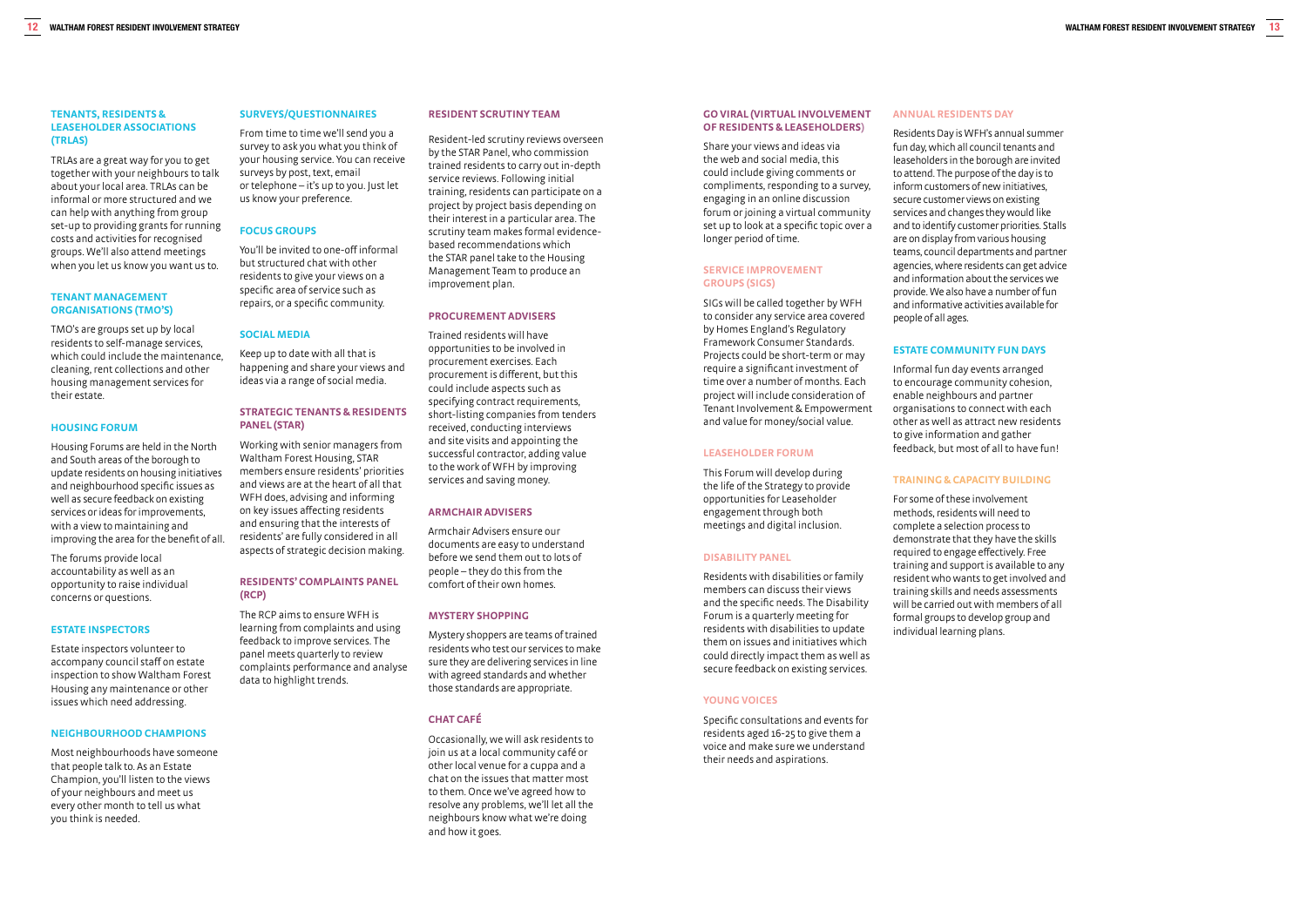- Develop this structure including all support documentation (terms of reference, codes of conduct etc.) and provide the support and resources required to ensure involvement effectively delivers the aims of this strategy
- Promote involvement and effectively recruit to increase the numbers and broaden the diversity of those residents who are involved
- Assess the impact of our involvement activities and review the methods of involvement on an annual basis, focussing our time and resources on the most popular and effective and on developing new and involvement opportunities to replace those which do not work



#### **Over the life of this strategy, we will:**

## **INVOLVEMENT** FOR ALL

# **SUPPORT** & RESOURCES

#### **To make sure that support and resources are available for effective involvement, we will:**

- Develop a clear expenses, incentives and rewards policy for involvement
- Provide/arrange transport to and from venues for involvement activities, if residents are unable to do so
- Ensure venues are accessible to all, and meet the needs of all residents, taking account of cultural diversity
- Vary times and locations of involvement activities to ensure that all residents have access to involvement, including evenings and weekends
- Provide the appropriate staff to support involvement activities
- Provide dedicated financial resources and equipment to support involvement
- Ensure that appropriate independent advice is available to individuals and groups if they require it
- Assess the training and support needs of individuals and groups and provide the necessary resources to meet need
- Provide grant funding for formally recognised TRLAs

We will ensure that we continue to be inclusive and representative. We want all residents to be involved regardless of age, disability, marriage or civil partnership, gender reassignment, pregnancy and maternity, race, religion or belief, sex, sexual orientation and will provide the support needed to enable this.

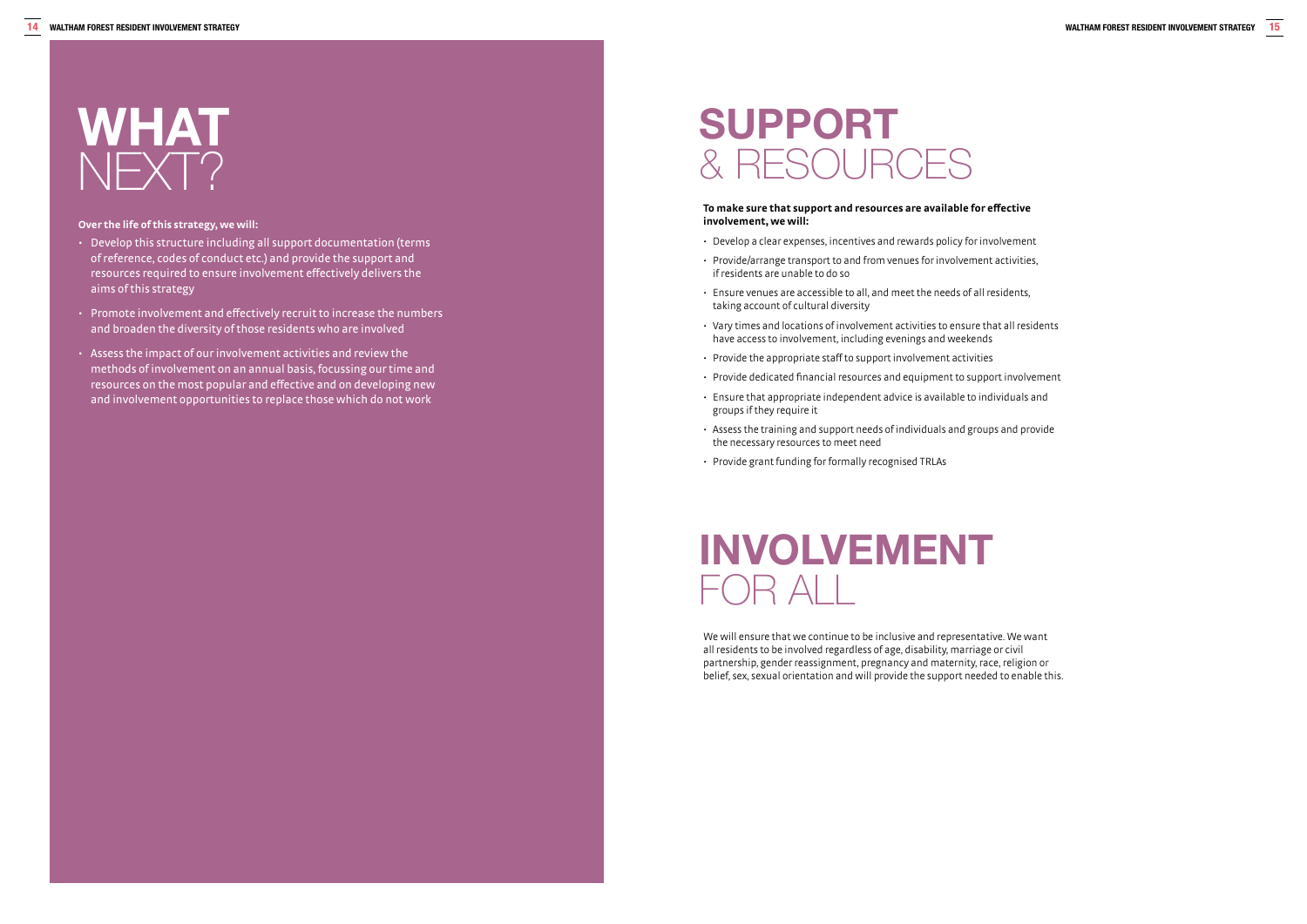# **WHAT WILL INVOLVEMENT**  LOOK LIKE BY 2021?

#### **Resident Involvement at Waltham Forest Housing will be brilliant, because it will:**

- Be embedded across our service with promotion and support available to residents from all staff
- Have a broad range of involvement methods which really work and deliver improvements and positive change for both residents and Waltham Forest Housing
- Take advantage of technology and modern market research techniques to enable as many residents as possible to contribute their views and shape our services
- Be recognised as being amongst the best in Housing, achieving or working towards accreditations for excellence in both Resident Involvement and Resident-Led Scrutiny
- Have clear outcomes for all involvement activity, allowing everyone to clearly see the value of involving residents in all that we do
- Provide and/or sign-post sector-leading training and support that will empower residents to be involved in improving communities, neighbourhoods and homes
- Ensure that all services are shaped by resident involvement
- Have a growing number and more diverse group of involved residents

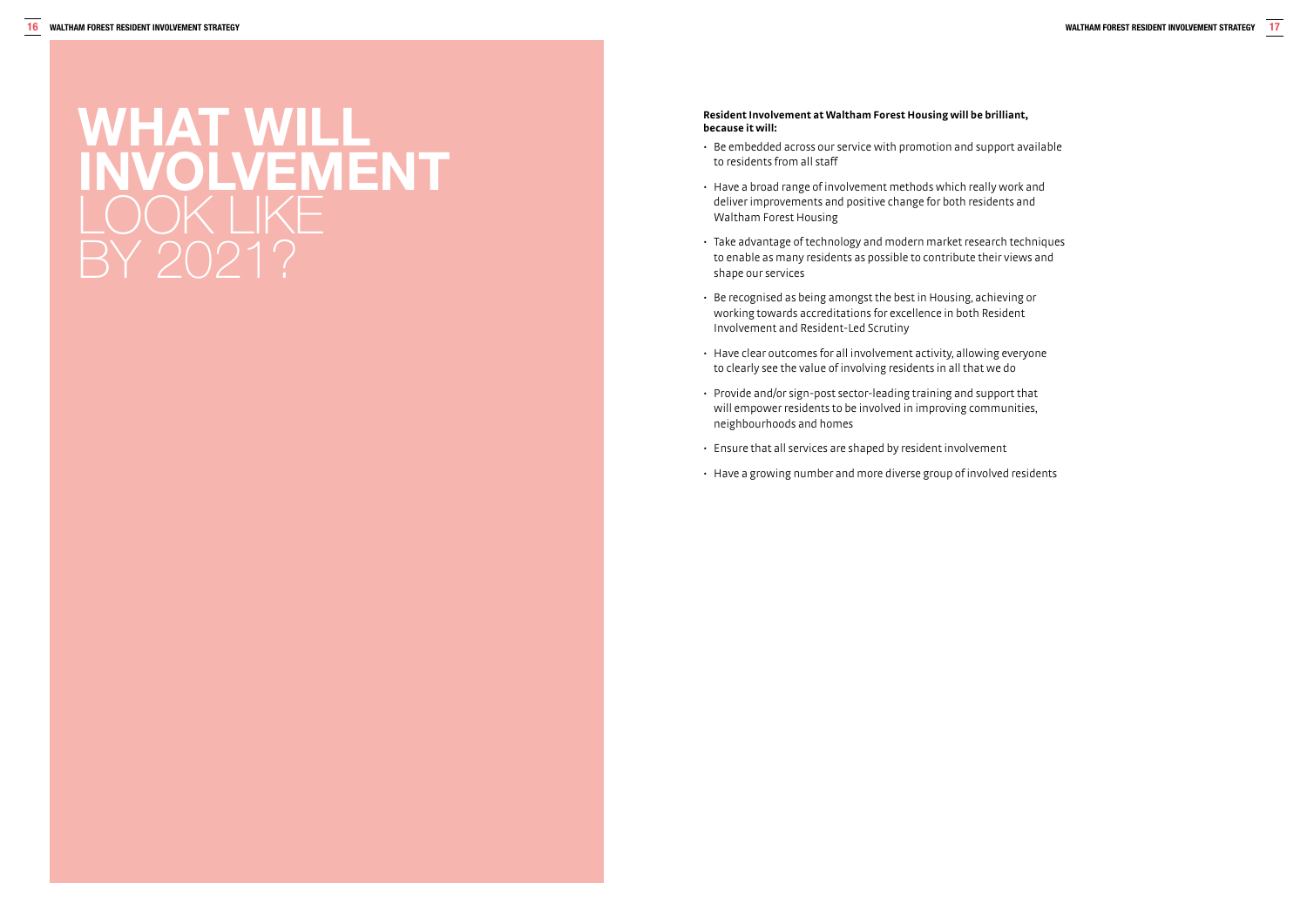



For further information about our involvement options please email us at engagement@walthamforest.gov.uk or call 0208 496 4984